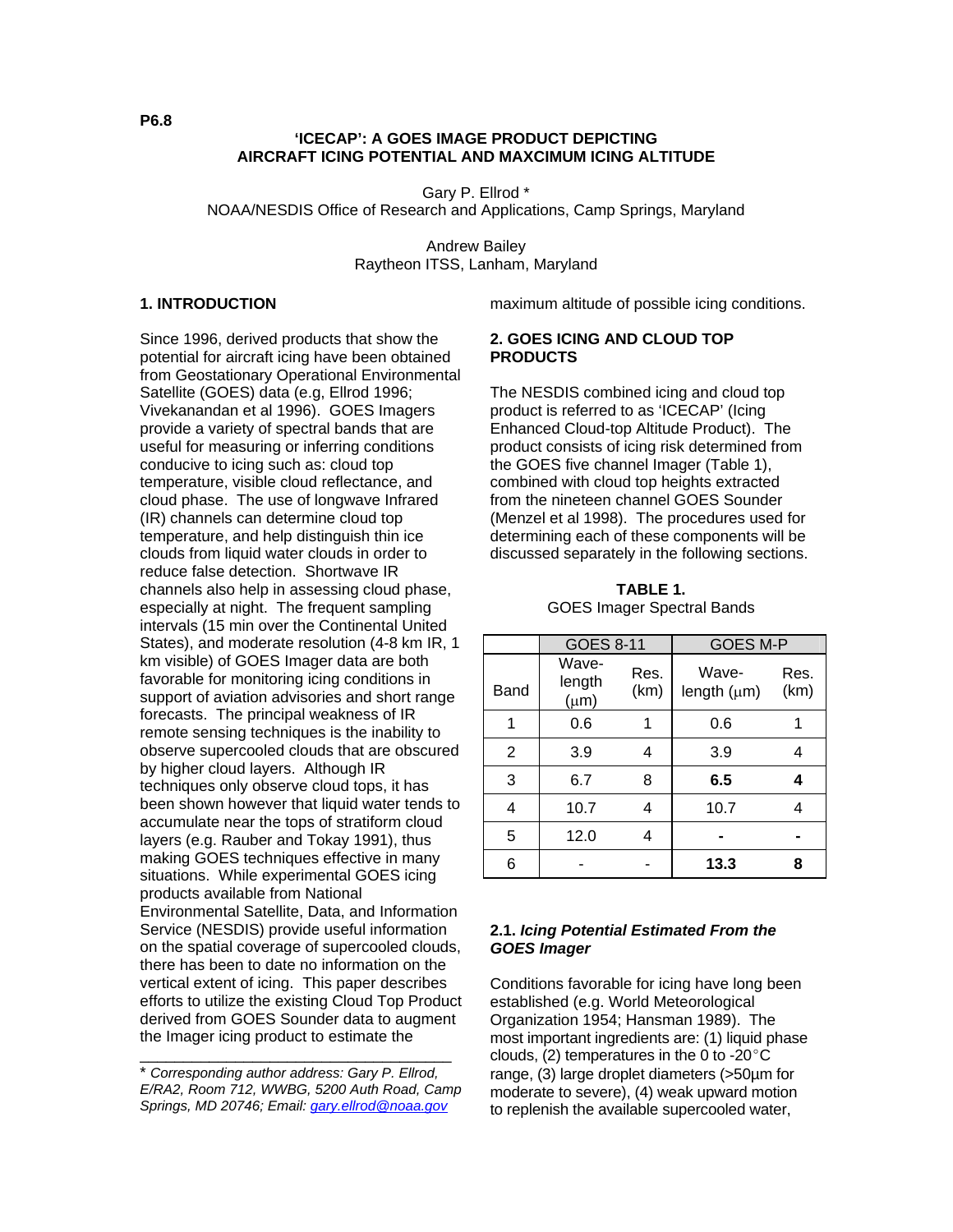(5) large liquid water contents, and (6) thick, extensive cloud systems resulting in long inflight exposure to icing conditions. The only parameter that can be directly measured from GOES is the cloud top temperature. While the shortwave IR channel (3.9  $\mu$ m) reflectivity exhibits some response to cloud droplet diameters, this effect is most pronounced at diameters < 30µm (Kleespies 1995). Other parameters must be inferred by means of empirical techniques.

The cloud top temperature range used in the NESDIS product is 0 to -25 C. The colder limit captures a greater percentage of icing cases, as it accounts for cooling with height typically found in deeper cloud layers. Cloud phase at night is determined by a Band 4 – Band 2 brightness temperature difference (BTD) threshold technique, similar to the nighttime fog product which is used to identify water clouds. Band 1 visible data is corrected for solar zenith angle using a program developed at the National Weather Service (NWS) Aviation Weather Center.

The test for liquid water clouds is then determined using empirical thresholds based on the Band 4- Band 2 BTD. The latter was obtained for a large number of BTD observations for known cloud and surface types (Figure 1), for which Band 4 IR temperatures were between 0C and -25C and icing was reported by aircraft. As seen in Figure 1, this approach works well except for situations where there are thin cirrus clouds over warm stratocumulus or snow cover. In those cases, it is not possible to eliminate false signatures without use of IR techniques.

With GOES-8 through GOES-11, a Band 5- Band 4 (split window) approach was used to minimize the false icing from cirrus (Ellrod 1996), but since GOES-12 does not have the 12 um channel, the 13.3 um channel must be used instead. A set of dependant data based on Band 4 and 6 BTD was used to develop a new cirrus screening technique which was implemented during the Summer of 2004 (Figure 2). It is estimated that 70-80% of the false signatures due to cirrus can be eliminated in this manner. A summary of the GOES-12 icing product algorithm is shown by the flow diagram in Figure 3.

### **2.2** *Cloud Top Heights Obtained From the GOES Sounder*

The GOES Cloud Top Product (CTP) has been generated from the Sounder since the mid 1990's (Menzel et al 1998). The CTP algorithm has internal tests for the presence of (1) clear pixels based on comparisons with surface temperature data, (2) opaque clouds, and (3) semi-transparent clouds. If opaque clouds are determined to be present, an IR Window Technique is used to determine cloud height by matching the IR cloud top temperature (CTT) to a numerical prediction model first guess temperature profile. For low stratus clouds, the associated cloud top height is determined by finding the first CTT match to the first guess by searching from the ground up, whereas middle and high cloud matches are made from the top down. If the cloud is semi-transparent, the cloud top height is estimated using the  $CO<sub>2</sub>$  Analysis Technique (COAT). The COAT is a physical relationship based on a special version of the Radiative Transfer Equation that employs radiances from the Sounder IR window band at 11  $\mu$ m and  $CO<sub>2</sub>$  absorption bands from 13-15  $\mu$ m. The main assumptions are (1) the cloud is opaque but infinitesimally thin (thus allowing application for semi-transparent clouds), and (2) emissivity is the same in both spectral ranges. Details on the CTP generation and scientific approach are found in Schreiner and Schmit 2001 and Schreiner et al 2002. The CTP has since become more widely available to users via the World Wide Web (e.g. http://cimss.ssec.wisc.edu/goes/realtime/grtma in.html#ctop), and the NWS Advanced Weather Interactive Data Analysis System (AWIPS).

### **3. CREATION OF ICECAP**

Imager icing and Sounder CTP programs are normally run separately due to differences in scan strategies, sensor resolutions, and data availability times. Processing to create the ICECAP has been combined into a single script that runs when the availability of all necessary satellite data is assured (see timeline in Figure 4). The CTP is produced hourly via the GOES Sounder processing system for both GOES-East (12) and West (10), and the data is output in ASCII format to an Office of Research and Applications server at the World Weather Building, Camp Springs,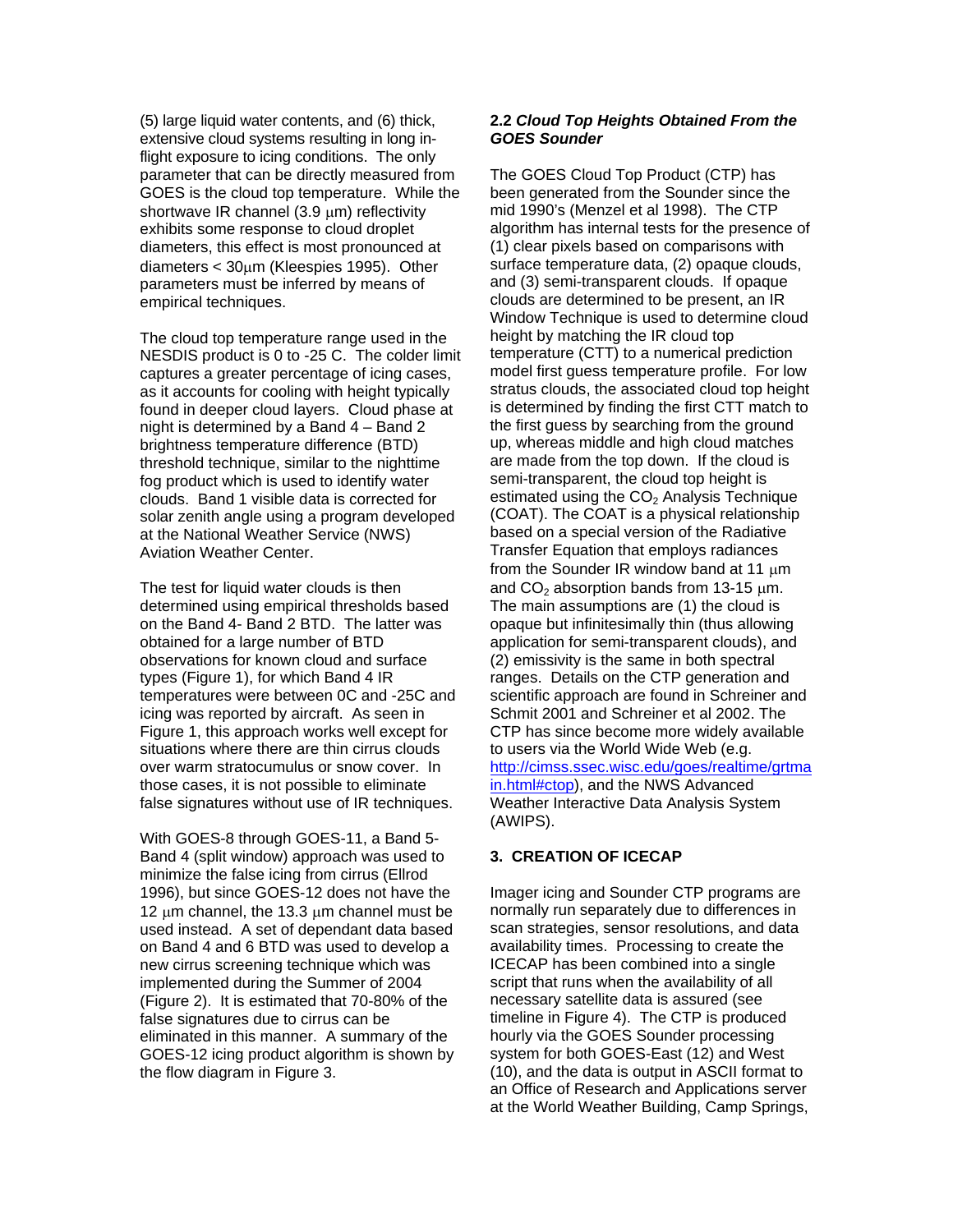Maryland. The experimental ICECAP program obtains the multi-spectral Imager data for three times, each an hour apart (spanning a two hour period), normalizes the visible image data, performs the icing threshold tests (Figure 3), composites the icing information for the two hour period, and finally blends the cloud top data from the previous hour, resulting in the final product. If icing is likely based on various tests of Imager data, the program searches for co-located Sounder cloud top information using a nearest neighbor approach. Two-hour compositing allows detection of some icing pixels that are obscured by broken higher cloud layers, and to minimize low light conditions near the solar terminator that result in poor detection from either nighttime or daytime methods. Potential icing areas are assigned to an artificial brightness count range, while the non-icing areas use gray scale IR Band 4 data as a background. Colors are assigned to icing pixels corresponding to cloud top height intervals of six thousand feet (1.9 km), although display of three thousand foot (0.9 km) intervals is possible. An example of the ICECAP for the Northeast U. S. on 27 July 2004 at 1400 UTC is shown in Figure 5. The location and altitude of moderate icing reported in Michigan and Indiana was accurately depicted by ICECAP. Experimental ICECAP images became available during the spring, 2004 on the NESDIS Operational Products Development Branch aircraft icing Web page:

[http://www.orbit.nesdis.noaa.gov/smcd/opdb/](http://www.orbit.nesdis.noaa.gov/smcd/opdb/aviation/icg.html) [aviation/icg.html](http://www.orbit.nesdis.noaa.gov/smcd/opdb/aviation/icg.html) 

### **4. PRODUCT VALIDATION**

The composite ICECAP product has not yet been validated. However, each component of the product (Imager icing and Sounder CTP) have undergone extensive independent verification. The Imager icing product was incorporated in NOAA Forecast Systems Laboratory's Real-Time Verification System (RTVS) in early 2002. RTVS compares realtime observations from aircraft pilot reports (PIREPs) or surface observations versus experimental or operational algorithms for the diagnosis or forecasting of various aviation parameters (turbulence, icing, convection, etc) derived from numerical model data, satellites or other sensors (Mahoney 2002). In order to perform the verification, the GOES Imager icing product is remapped to correspond to the 40 km resolution Rapid Update Cycle (RUC) model, converted to netCDF format, and copied to FSL via file transfer protocol (ftp). Since there is currently no height information for the satellite product, the icing height is assigned based on information contained in the PIREPs. Statistics are generated on the Probability of Detection (PODy), bias, etc, that can be viewed interactively for periods of time spanning individual days, months, or years in either graphical or tabular formats. Geographical areas are also user-selectable.

A graph showing PODy for the GOES Icing Product from April 2002 through March 2004 is shown in Figure 6. A network outage resulted in loss of data during April-May of 2003 and again from late March through early July 2004. Improvements described in Section 2 related to visible data normalization and modified thresholds for GOES-12 products implemented in late Summer and Fall 2003 resulted in improved POD values (blue line segments). Performance was best below 12,000 ft (3.8 km) (blue dashed lines), reflecting the strength of the GOES product in identifying icing conditions related to cold air stratiform cloudiness events dominant during the cool seasons. During summer, poor statistics were due to the prevalence of convective icing, and abundant cirrus cloud cover. However, mean PODy for July 2004 (not shown) was 64%, with 83% PODy for icing below 12 kft, the best results obtained so far for a summer month. Implementation of the Band 4-6 cirrus filter described in Section 2 (late Summer 2004) is expected to reduce false alarms.

The GOES CTP was compared with data from ground based lidar and radar systems at the Department of Energy's Atmospheric Radiation Measurement (ARM) program's Cloud and Radiation Test-bed (CART) site in Lamont, Oklahoma from April 2000 to March 2002 (Hawkinson 2003). These comparison measurements yielded a mean difference of 1772 meters and a standard deviation of 1733 meters. The difference in GOES cloud top measurements is within ±500 meters for 22% of the retrievals (371 out of 1762) and within ±1500 meters for 56% of the retrievals (981 out of 1762).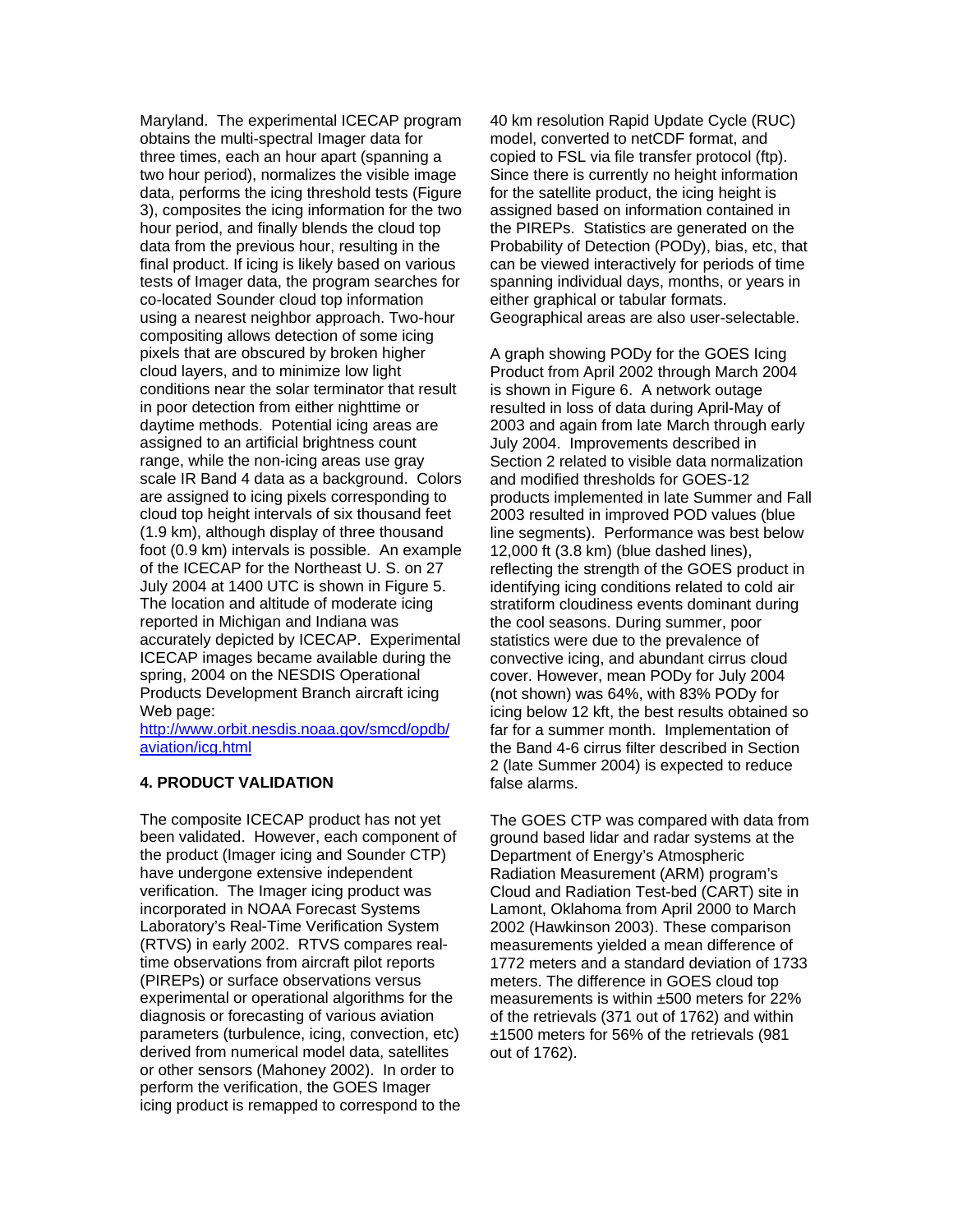# **5. FUTURE PLANS**

Inclusion of ICECAP into the RTVS would help to better determine the usefulness of the GOES icing product by providing additional statistics such as percentage of airspace volume. The use of freezing level heights derived from the GOES Sounder, supplemented by numerical model data, could be used to estimate the depth of potential icing cloud layers as a supplement to ICECAP.

# **6. SUMMARY AND CONCLUSIONS**

A composite satellite product that displays regions of aircraft icing risk along with associated cloud top heights has been created by combining data from the GOES Imager and Sounder. The image product, referred to as 'ICECAP,' is created hourly, and is colorcoded to show cloud-top altitudes in six thousand foot intervals. Experimental ICECAP images became available routinely on the Web during the spring of 2004. Validation of ICECAP components (Imager icing and Sounder cloud top heights) indicates that the product is most useful during cool seasons for icing events that occur below 3.8 km (12,000 ft) (PODy of 55%-80%). The standard deviation of the cloud top height error is about 1.7 km.

# **7. ACKNOWLEDGEMENTS**

The contents of this paper are solely the opinions of the authors and do not constitute a statement of policy, decisions, or position on behalf of NOAA or the U.S. Government. The authors would like to thank Jennifer Mahoney and the staff at NOAA-FSL for their assistance in including the GOES Imager icing product in the Real-Time Verification System.

### **8. REFERENCES**

Ellrod, G. P., 1996: The use of GOES-8 multispectral imagery for the detection of aircraft icing regions. *Preprints, 8th Conf. on Satellite Meteorology and Oceanography*, January 28- February 2, 1996, Atlanta, Georgia, Amer. Meteor. Soc., Boston, 168-171.

Hansman, R. J., 1989: The influence of ice accretion physics on the forecasting of aircraft icing conditions. *Preprint Volume, 3rd Intl. Conf. on the Aviation Weather System*, 30 January –

3 February 1989, Anaheim, California, Amer. Meteor. Soc., Boston, 154-158.

Hawkinson, J., 2003: A comparison study using the GOES cloud top pressure product and cloud lidar and radar. Master's Thesis, University of Wisconsin, Dept. of Atmospheric and Oceanic Science, 35 pp.

Kleespies, T., 1995: The retrieval of marine stratiform cloud properties from multiple observations of varying solar illumination. *J. Appl. Meteor.*, **34**, 1512-1524.

Mahoney, J., J. Henderson, B. Brown, J. Hart, A. Loughe, C. Fischer, and B. Sigren, 2002: The Real-Time Verification System (RTVS) and its application to aviation weather forecasts. *Preprints, 10<sup>th</sup> Conference on Aviation, Range, and Aerospace Meteorology*, American Meteorological Society, Boston, 323-326.

Menzel, W. P., F. Holt, T. Schmit, R. Aune, A. Schreiner, G. Wade, and D. Gray, (1998) Application of GOES-8/9 soundings to weather forecasting and nowcasting. *Bull. Amer. Meteor. Soc.*, *79***(10)**, 2059-2077.

Rauber R., and A. Tokay, 1991: An explanation for the existence of supercooled water at the top of cold clouds. *J. Atmos. Sci.*, **48**, 1005- 1023.

Schreiner, A.J., T.J. Schmit, and R.M. Aune, (2002) Maritime inversions and the GOES Sounder cloud product, *National Weather Digest*, *26*, 27-38.

Schreiner, A.J. and T.J. Schmit, (2001) Derived Cloud Products from the GOES-M Imager, *Preprints, 11th Conference on Satellite Meteorology and Oceanography*, Madison, Wisconsin, Amer. Meteor.Soc., 420- 423.

World Meteorological Organization, 1954: Meteorological aspects of aircraft icing. *WMO Tech. Note No. 3*, WMO – No. 30.TP9, Geneva, Switzerland, 18 pp.

Vivekanandan, J., G. Thompson, and T. F. Lee, 1996: Aircraft icing detection using satellite data and weather forecast model results. *FAA Intl. Conf. on Aircraft Icing*, Springfield, VA, May 6-8, 1996.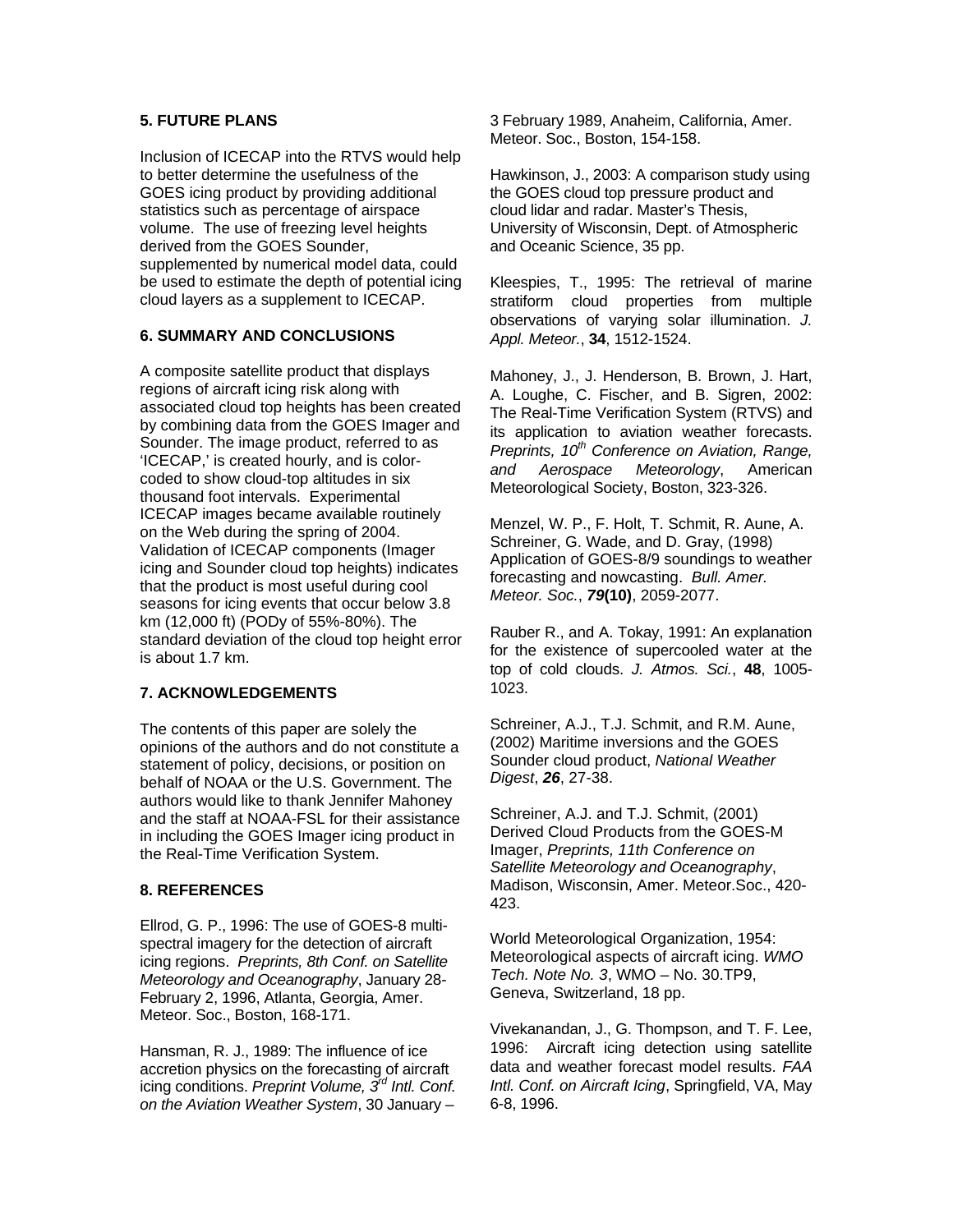

*Figure 1. CH2 minus CH4 temperature (K) versus visible channel brightness count corrected for solar zenith angle for various cloud and surface types with 0 < T4 < -30C. Horizontal and vertical lines are used as thresholds for identifying clouds with icing potential.* 



*Figure 2. Channel (CH) 4 minus CH 6 IR brightness temperature difference (K) from GOES-12 for indicated cloud types versus CH 4 temperature (K). Solid line is discriminator for eliminating false icing produced by thin cirrus from icing product.*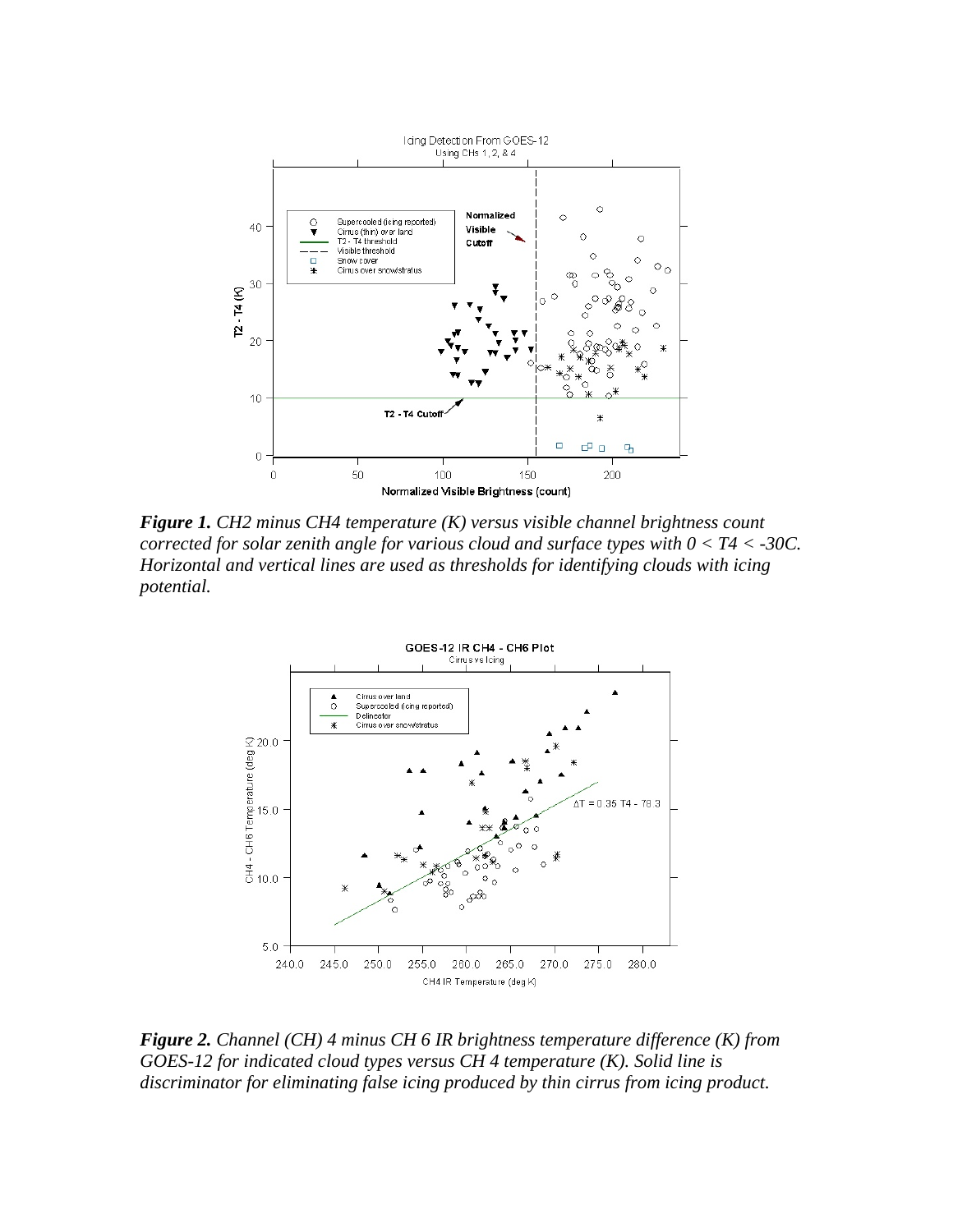

Decision Tree For GOES-12 Aircraft Icing Image Product

*Figure 3. Logic flow used in the generation of the GOES-12 Imager icing product.* 



*Figure 4. Timeline showing processing steps involved in the creation of ICECAP.*